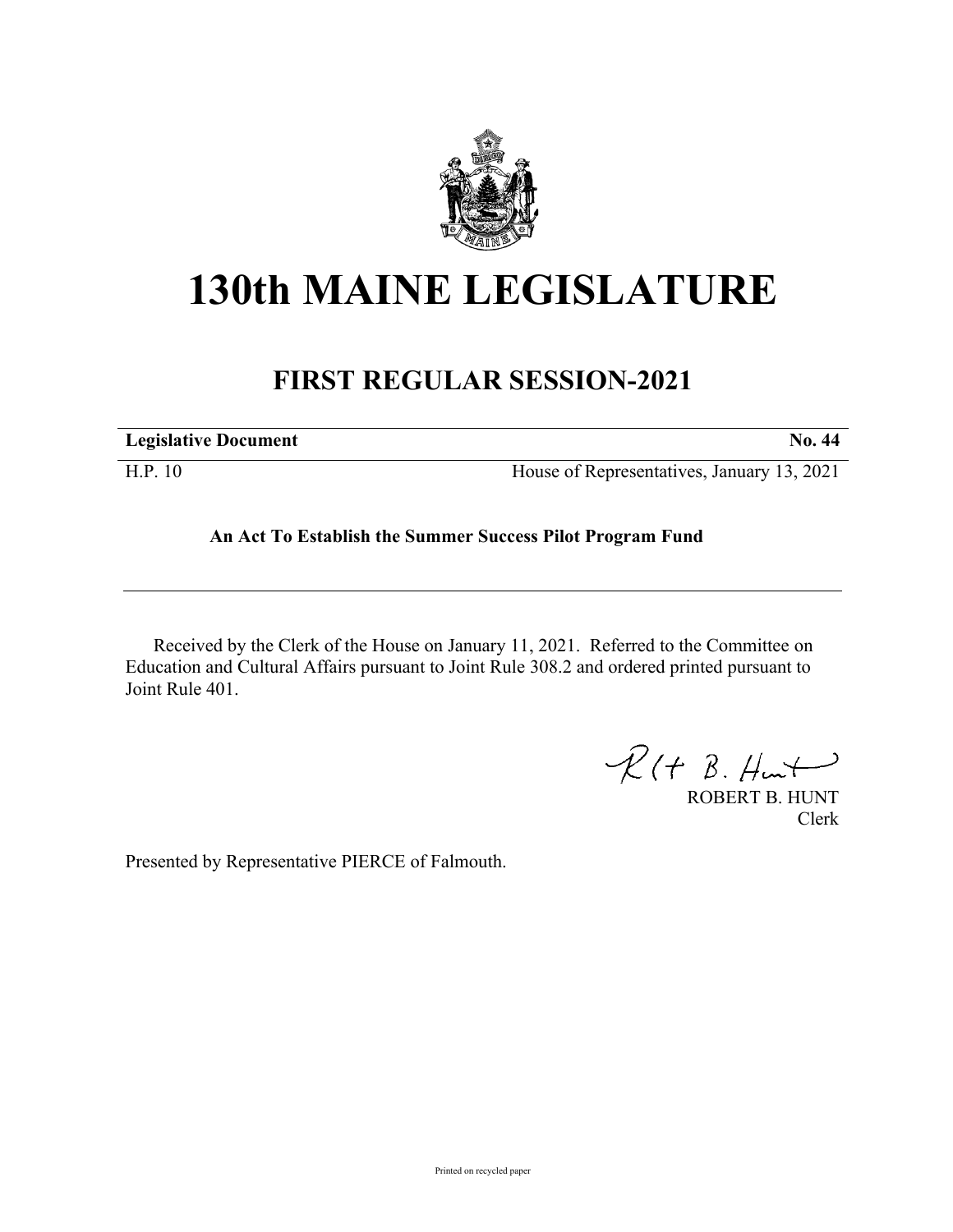| $\mathbf{1}$ | Be it enacted by the People of the State of Maine as follows:                              |  |  |
|--------------|--------------------------------------------------------------------------------------------|--|--|
| 2            | Sec. 1. 20-A MRSA c. 317, sub-c. 1 is enacted by adding before section 8801 the            |  |  |
| 3            | following to read:                                                                         |  |  |
| 4            | <b>SUBCHAPTER 1</b>                                                                        |  |  |
| 5            | <b>SUMMER SCHOOLS</b>                                                                      |  |  |
| 6            | Sec. 2. 20-A MRSA c. 317, sub-c. 2 is enacted to read:                                     |  |  |
| 7            | <b>SUBCHAPTER 2</b>                                                                        |  |  |
| 8            | <b>SUMMER SUCCESS PILOT PROGRAM FUND</b>                                                   |  |  |
| 9            | §8811. Definitions                                                                         |  |  |
| 10           | As used in this subchapter, unless the context otherwise indicates, the following terms    |  |  |
| 11           | have the following meanings.                                                               |  |  |
| 12           | <b>1. Program fund.</b> "Program fund" means the Summer Success Pilot Program Fund         |  |  |
| 13           | established in section 8812.                                                               |  |  |
| 14           | 2. Summer success pilot program. "Summer success pilot program" means a pilot              |  |  |
| 15           | program offered by a public school that provides traditional and alternative teaching      |  |  |
| 16           | methods to ensure that every student has access to a high-quality extended school year     |  |  |
| 17           | program that helps the student improve the student's academic achievement and addresses    |  |  |
| 18           | the needs of the student to demonstrate content area proficiency based on the student's    |  |  |
| 19           | grade level.                                                                               |  |  |
| 20           | §8812. Summer Success Pilot Program Fund                                                   |  |  |
| 21           | <b>1. Establishment.</b> The Summer Success Pilot Program Fund is established as a         |  |  |
| 22           | General Fund carrying account within the department to be directed and administered by     |  |  |
| 23           | the commissioner and held by the Treasurer of State.                                       |  |  |
| 24           | 2. Sources of money. Money appropriated from the General Fund may be paid into             |  |  |
| 25           | the program fund.                                                                          |  |  |
| 26           | <b>3. Application of program fund.</b> Money in the program fund must be continuously      |  |  |
| 27           | applied by the commissioner to carry out this section and may not be used for any other    |  |  |
| 28           | purpose. A school administrative unit shall ensure that program funds made available to    |  |  |
| 29           | the school administrative unit to provide grants for access to summer success pilot        |  |  |
| 30           | programs for elementary and secondary school students supplement and do not supplant       |  |  |
| 31           | federal funding.                                                                           |  |  |
| 32           | §8813. Standards; approval                                                                 |  |  |
| 33           | The commissioner shall use the program fund to encourage the facilitation of high-         |  |  |
| 34           | quality summer success pilot programs in school administrative units throughout the State. |  |  |
| 35           | 1. Standards. The commissioner shall establish standards for summer success pilot          |  |  |
| 36           | programs consistent with the basic school approval requirements as set forth in subchapter |  |  |
| 37           | 1 for summer school programs offered at elementary or secondary schools in the State. In   |  |  |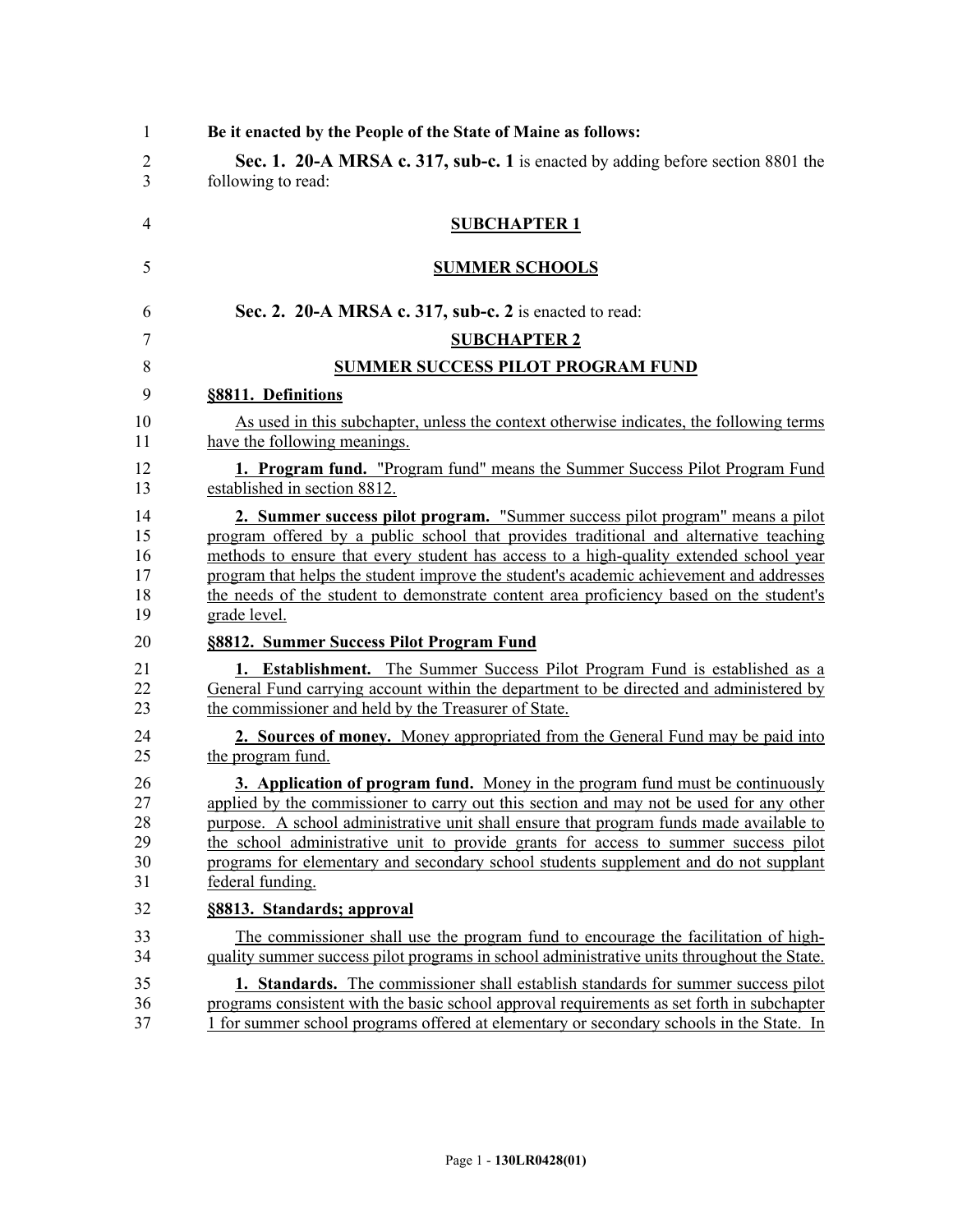- 38 establishing standards for summer success pilot programs, the commissioner may also consider the following: 1 2
- 3 A. Guidelines similar to, but not identical with, the requirements of the community 4 learning centers program authorized under Title IV, Part B of the federal Elementary 5 and Secondary Education Act of 1965, as amended by the federal Every Student 6 Succeeds Act, 20 United States Code, Chapter 70, to help students improve their 7 academic achievement by providing educational opportunities that close the 8 achievement gap between high-performing and low-performing students, including the 9 gap between economically disadvantaged students and their peers;
- 10 B. Effective models of summer success programs that improve student achievement, 11 including model programs that involve networking and partnerships with 12 community-based organizations that provide a range of high-quality services to support 13 student learning and development. In order to partner with a summer success pilot 14 program, a community-based organization must be exempt from federal income 15 taxation under the United States Internal Revenue Code of 1986, Section 501(a), 16 pursuant to the United States Internal Revenue Code of 1986, Section 501(c)(3); and
- 17 C. Implementation of the formative and summative assessment methods used by a 18 school administrative unit during the school year to measure student achievement in 19 order to monitor the progress of students in that school administrative unit who are 20 participating in the summer success pilot programs.
- 21 **2. Approval.** A summer success pilot program may be offered by a school 22 administrative unit with the approval of the commissioner. The commissioner may inspect 23 a summer success pilot program, after which the commissioner shall approve and grant a 24 certificate to a school that maintains approval standards under subsection 1. The 25 department shall pay the expense of the inspection.
- 26 **§8814. Program fund grants; eligibility**
- 27 **1. Program fund grants.** Beginning in fiscal year 2021-22 and each subsequent year, 28 the department, through a grant application process, shall provide from the program fund 29 funding to cover 90% of the costs of summer success pilot programs in school 30 administrative units. Those school administrative units with greater than 50% student 31 participation in the federal free and reduced-price lunch program pursuant to section 6602, 32 subsection 1, paragraph A must be given priority in the distribution of funding from the 33 program fund.
- 34 **2. Eligibility.** To receive program fund money, a school administrative unit must be 35 in compliance with any applicable standards and program requirements for summer success 36 pilot programs established by the commissioner pursuant to section 8813.
- 37 **§8815. Report**
- 38 The department shall report by June 30, 2022 and annually thereafter to the joint 39 standing committee of the Legislature having jurisdiction over education and cultural 40 affairs on the number of school administrative units administering summer success pilot 41 programs, the nature of the summer success pilot programs receiving money from the 42 program fund, the amount of money distributed and the number of children participating 43 in a summer success pilot program. The report must also include a recommendation on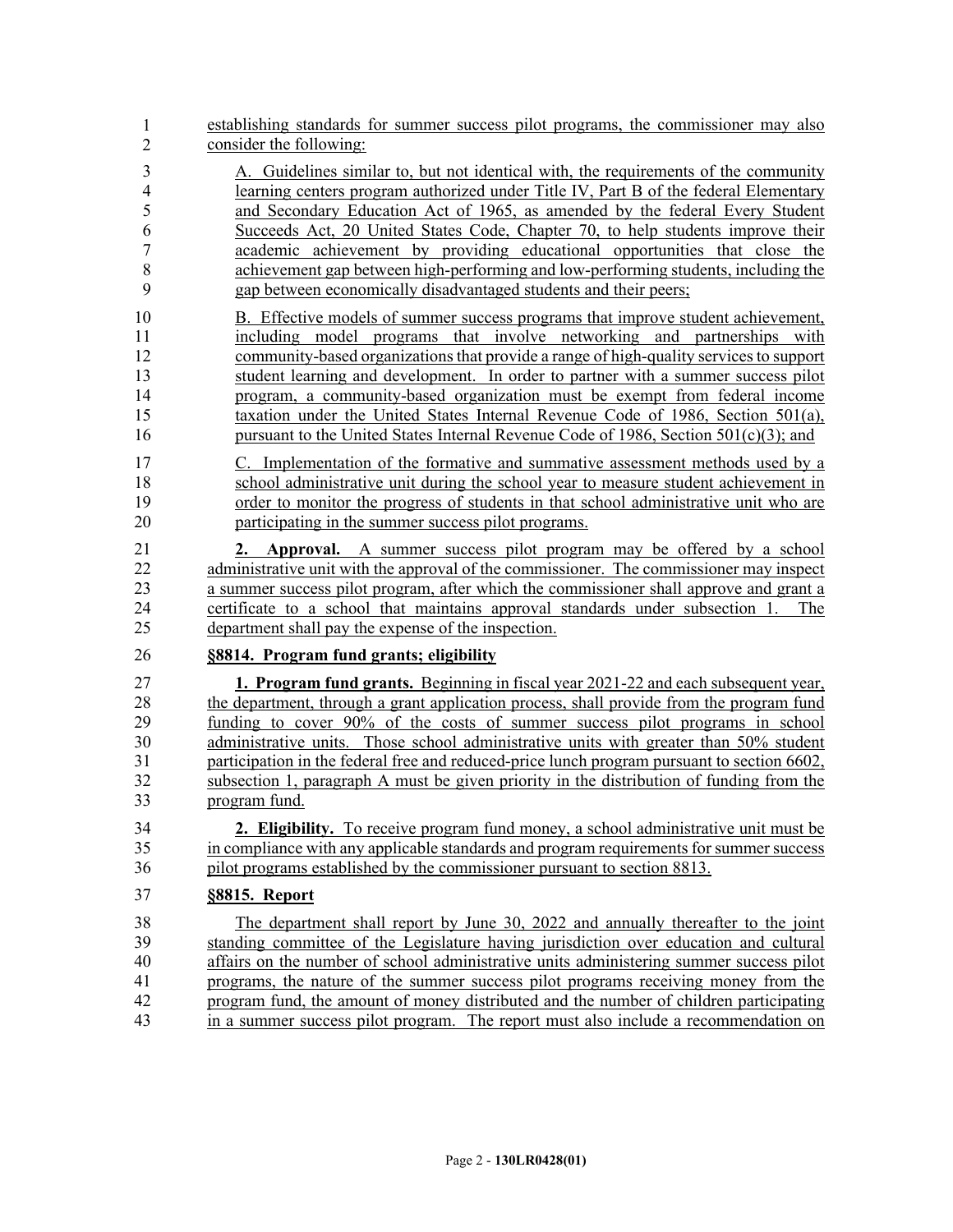| whether the summer success pilot program should continue as a pilot program, be modified                                                                                                                                                                                                     |                                |                                                                                                                                                                                                                                                                                                                                                                                                                                                                                                                                                                                                                                                                                                                                                                                                                                                                                                                                                                                |  |
|----------------------------------------------------------------------------------------------------------------------------------------------------------------------------------------------------------------------------------------------------------------------------------------------|--------------------------------|--------------------------------------------------------------------------------------------------------------------------------------------------------------------------------------------------------------------------------------------------------------------------------------------------------------------------------------------------------------------------------------------------------------------------------------------------------------------------------------------------------------------------------------------------------------------------------------------------------------------------------------------------------------------------------------------------------------------------------------------------------------------------------------------------------------------------------------------------------------------------------------------------------------------------------------------------------------------------------|--|
|                                                                                                                                                                                                                                                                                              |                                |                                                                                                                                                                                                                                                                                                                                                                                                                                                                                                                                                                                                                                                                                                                                                                                                                                                                                                                                                                                |  |
| 2.                                                                                                                                                                                                                                                                                           |                                |                                                                                                                                                                                                                                                                                                                                                                                                                                                                                                                                                                                                                                                                                                                                                                                                                                                                                                                                                                                |  |
| Sec. 4.<br>allocations are made.                                                                                                                                                                                                                                                             |                                |                                                                                                                                                                                                                                                                                                                                                                                                                                                                                                                                                                                                                                                                                                                                                                                                                                                                                                                                                                                |  |
| <b>EDUCATION, DEPARTMENT OF</b>                                                                                                                                                                                                                                                              |                                |                                                                                                                                                                                                                                                                                                                                                                                                                                                                                                                                                                                                                                                                                                                                                                                                                                                                                                                                                                                |  |
| <b>Summer Success Pilot Program Fund N311</b>                                                                                                                                                                                                                                                |                                |                                                                                                                                                                                                                                                                                                                                                                                                                                                                                                                                                                                                                                                                                                                                                                                                                                                                                                                                                                                |  |
| Initiative: Provides ongoing funding for the Summer Success Pilot Program Fund.                                                                                                                                                                                                              |                                |                                                                                                                                                                                                                                                                                                                                                                                                                                                                                                                                                                                                                                                                                                                                                                                                                                                                                                                                                                                |  |
| <b>GENERAL FUND</b><br>All Other                                                                                                                                                                                                                                                             | 2020-21<br>\$0                 | 2021-22<br>\$243,000                                                                                                                                                                                                                                                                                                                                                                                                                                                                                                                                                                                                                                                                                                                                                                                                                                                                                                                                                           |  |
| <b>GENERAL FUND TOTAL</b>                                                                                                                                                                                                                                                                    | \$0                            | \$243,000                                                                                                                                                                                                                                                                                                                                                                                                                                                                                                                                                                                                                                                                                                                                                                                                                                                                                                                                                                      |  |
| <b>SUMMARY</b>                                                                                                                                                                                                                                                                               |                                |                                                                                                                                                                                                                                                                                                                                                                                                                                                                                                                                                                                                                                                                                                                                                                                                                                                                                                                                                                                |  |
| This bill establishes the Summer Success Pilot Program Fund and requires the<br>Commissioner of Education to use the fund to encourage the facilitation of high-quality<br>summer success pilot programs in school administrative units throughout the State and does<br>the following:      |                                |                                                                                                                                                                                                                                                                                                                                                                                                                                                                                                                                                                                                                                                                                                                                                                                                                                                                                                                                                                                |  |
| 1. It provides that the fund is established as a General Fund carrying account within<br>the Department of Education to be directed and administered by the commissioner and held<br>by the Treasurer of State and that only General Fund appropriations may be paid into the<br>fund;       |                                |                                                                                                                                                                                                                                                                                                                                                                                                                                                                                                                                                                                                                                                                                                                                                                                                                                                                                                                                                                                |  |
| 2. It requires the commissioner to establish standards and approval for the allocation<br>and use of fund money for summer success pilot programs offered at elementary and<br>secondary schools in the State. It also allows the commissioner to include the following in<br>the standards: |                                |                                                                                                                                                                                                                                                                                                                                                                                                                                                                                                                                                                                                                                                                                                                                                                                                                                                                                                                                                                                |  |
| Guidelines similar to those of the federal 21st Century Community Learning<br>$A_{\cdot}$<br>Centers program to close the achievement gap between high-performing and low-<br>performing students;                                                                                           |                                |                                                                                                                                                                                                                                                                                                                                                                                                                                                                                                                                                                                                                                                                                                                                                                                                                                                                                                                                                                                |  |
| Effective models of summer success programs that involve networking and<br>B.<br>partnerships with community-based organizations that provide a range of high-quality<br>services to support student learning and development; and                                                           |                                |                                                                                                                                                                                                                                                                                                                                                                                                                                                                                                                                                                                                                                                                                                                                                                                                                                                                                                                                                                                |  |
|                                                                                                                                                                                                                                                                                              | or become a permanent program. | Sec. 3. 20-A MRSA §15688-A, sub-§10 is enacted to read:<br>10. Summer success pilot programs. Beginning in fiscal year 2021-22 and for each<br>subsequent fiscal year, the commissioner may expend and disburse funds to provide grants<br>for access to summer success pilot programs for elementary and secondary school students<br>pursuant to chapter 317, subchapter 2. The amounts of the grant funding provided to<br>qualified school administrative units pursuant to chapter 317, subchapter 2 are limited to<br>the amounts appropriated, allocated or authorized by the Legislature for the operation of<br>summer success pilot programs. Any balance of funds appropriated, allocated or<br>authorized by the Legislature remaining at the end of a fiscal year do not lapse and are<br>carried forward to the next fiscal year to carry out the purposes of chapter 317, subchapter<br><b>Appropriations and allocations.</b> The following appropriations and |  |